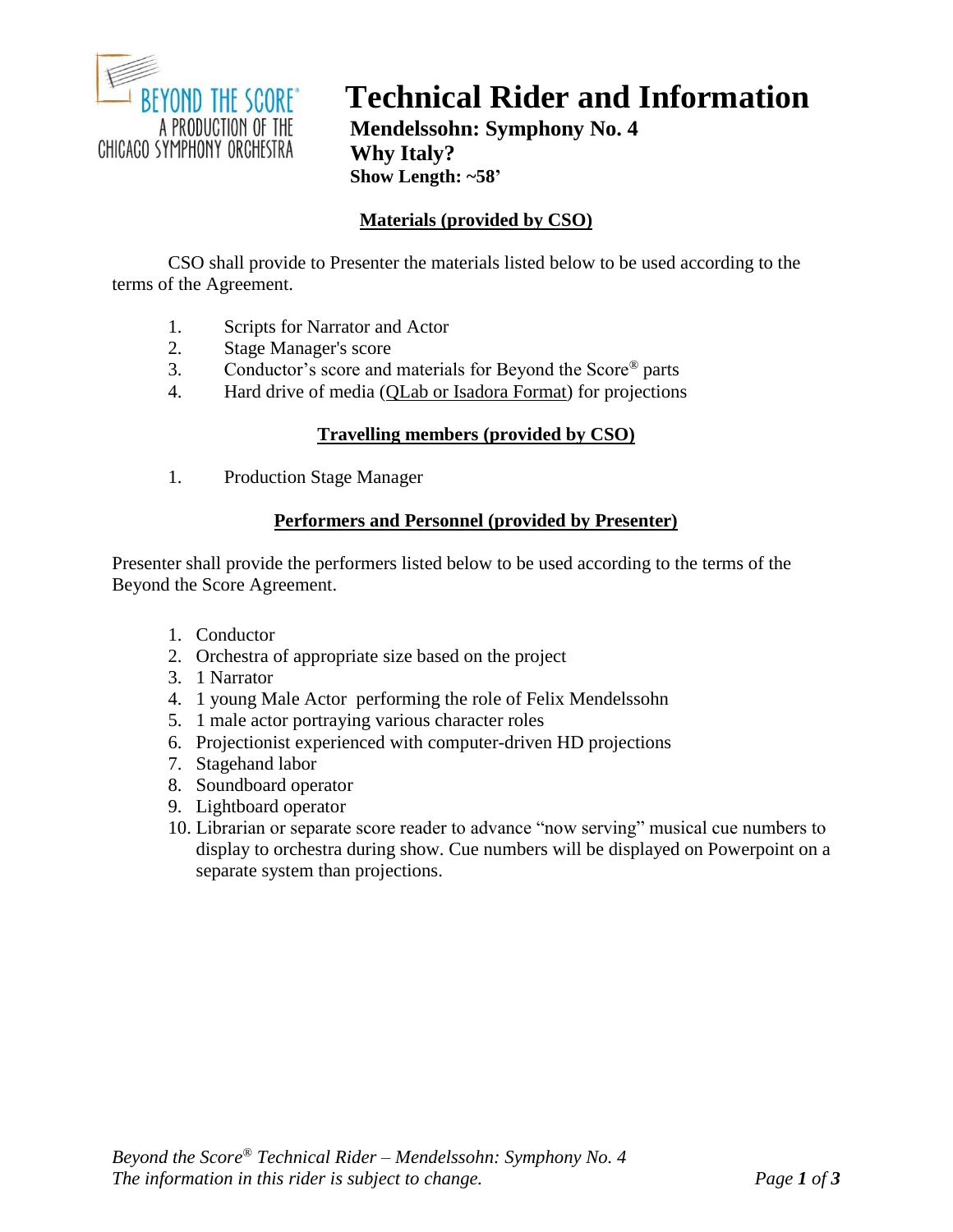# **Technical Information**

## **CSO agrees to furnish the following at CSO's expense:**

-- Hard-drive and access to online storage with show multimedia in QLAB or Isadora format.

-- Scripts for actors

-- Cuing score for Production Stage Manager

## **Presenter agrees to furnish the following at Presenter's expense:**

#### *SOUND* (Subject to advance)

-- Sound equipment to amplify spoken word clearly and consistently throughout concert hall; 2 wireless headset microphones (DPA 4065 or equivalent); sound to be mixed from in-house position. Back-up microphones for actors are recommended.

-- CD player or audio playback laptop (recommended) and operator are needed for all nonorchestral rehearsals to play orchestral excerpts. Excerpts will be provided as CD and as MP3/playlist, and should be played through the primary sound system.

-- Clearcom system for communication between Production Stage Manager, soundman, lightboard operator and projectionist, and musical excerpt player for non-orchestral rehearsals.

#### *LIGHTING* (Subject to advance)

-- Specials focused on narrator and actors

-- Stand lights for orchestra members and conductor powered from light board and dimmable; recommend use of hoods or other masking device for orchestra stand lights to minimize spill onto screen. Stand lights to be removed at intermission (2nd half of concert in regular concert lighting).

#### *PROJECTION/SCREEN for Primary projections* (Subject to advance)

-- A 16' x 28' screen to accommodate 16:9 aspect ratio images centered above orchestra as needed for optimal sightlines (retractable screen is optimal).

--Appropriate location from which to project with appropriate power requirements for projection equipment.

-- -- Projector should feature a minimum resolution of 1920 X 1200 and a minimum brightness of 14,000 lumens. Appropriate lenses based on throw distance and hall.

-- A main projection computer consisting of a **MacPro [\*\*This is a desktop tower computer and NOT a MacBook Pro Laptop]\*\*\*** or similar model running MacOS 10.11 or later. The computer must have a Retina display and at least a quad-core processor, a Solid State Hard Drive, a minimum of 8GB of RAM, and a minimum of 2GB of video RAM. This computer should have its own wired dedicated monitor, keyboard, and mouse (or pointing device).

— This show has embedded audio. As such, the projection computer must have the ability to output audio. A stereo audio connection to the venue's sound system is necessary. This can be via the built-in audio output (3.5mm), or using a digital audio interface.

-- Backup computer recommended. Backup computer should mirror the projection computer, but a MacBook Pro with Retina display (2014 or later) can be used as a backup as needed. Note that used in place of a second MacPro as a backup.

--Presenter will be required to download and rent via temporary license appropriate projection software as required by show. Projection format will be in either Isadora or QLab formats.